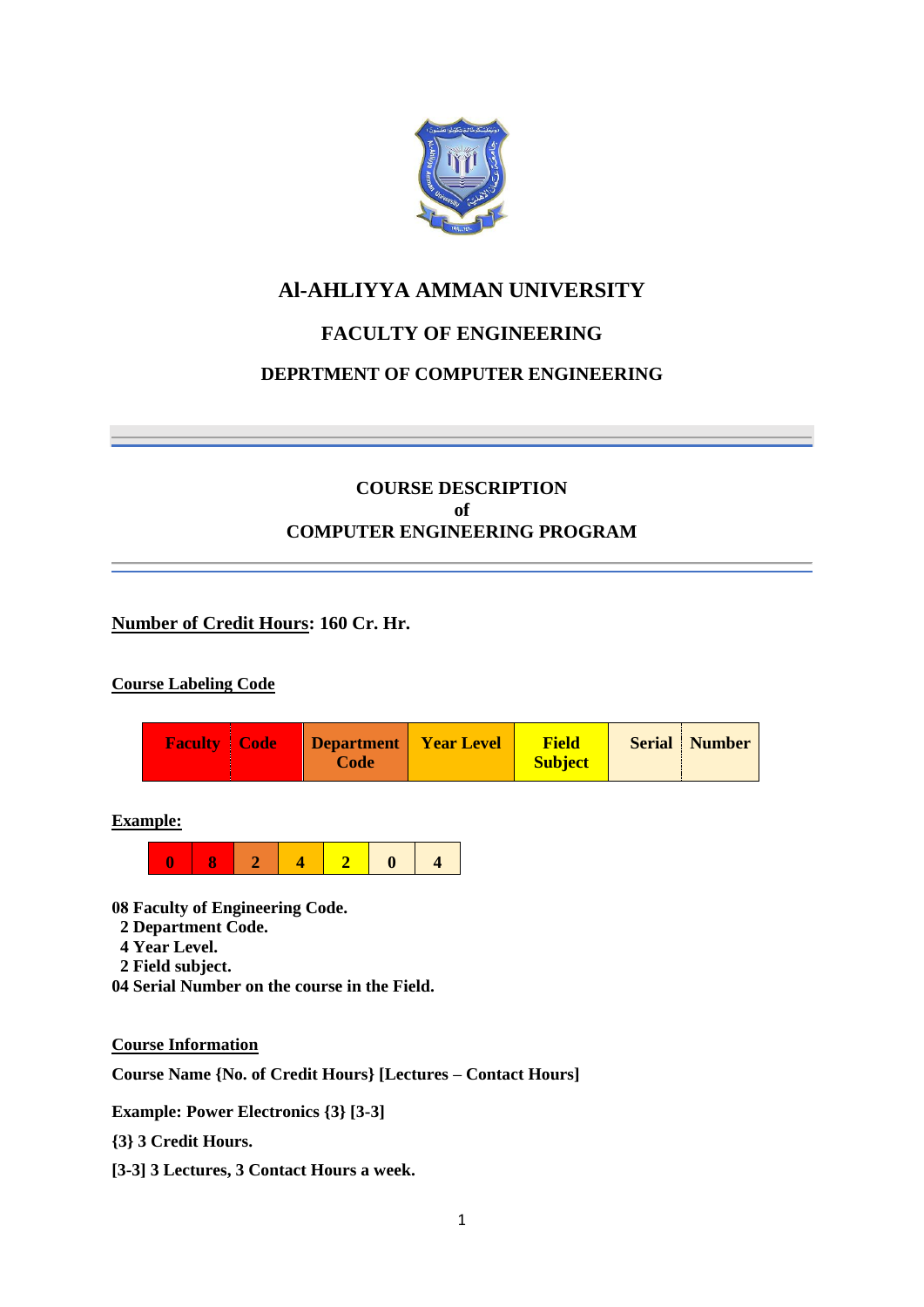# **0121181 English Language Communication Skills (1) {3} [3-3]**

Grammar: question tags, modals, future forms, articles, adjectives, adverbs, if structures; vocabulary: relationships, work, activities, media, war, sport; writing skills: essay, notes, messages, application letters; basic and advanced reading skills; basic and advanced listening skills; verbal skills: oral presentations, arguments.

# **Prerequisite: 0171100 English Language (Remedial)**

# **0161101 Arabic Language Communication Skills (1) {3} [3 – 3]**

Language levels: phonological level, grammatical level, rhetorical level, orthographic level, comprehension and speaking; grammar exercises, nominal sentences, verbal sentences, kana and its sisters, Inna and its sisters, dual, masculine plural, feminine plural, indeclinable nouns, vocative, appositives; exercises in morphology, present participle and past participle; spelling and punctuation, dictionaries, listening and speaking.

### **Prerequisite: 0161100 Arabic Language (Remedial)**

# **0161200 Military Sciences {3} [3 -3]**

The establishment and development of the Hashemite Kingdom of Jordan; the history of the Arab Legion; peacekeeping troops; preparing the nation for defense and liberation.

### **Prerequisite: None**

# **0161201 Civic Education {3} [3 – 3]**

Concepts and terms; Geography of Jordan; contemporary political history of Jordan; Jordanian Society; Jordanian constitutional and democratic life; Jordanian national institutions; challenges facing Jordan; threats to civic life: fanaticism, extremism, terrorism, violence; corruption: definitions, types, causes, impact, and prevention.

### **Prerequisite: None**

### **0152102 English Language Communication Skills (2) {3} [3-3]**

Grammar: comparisons, passives, reported speech, relative clauses, gerunds, infinitives; vocabulary: explore, excess, food, money, success, crime; writing skills: essay, formal letters, letters of complaint; basic and advanced reading skills; basic and advanced listening skills; verbal skills: oral presentations, arguments, oral complaints.

### **Prerequisite: 0121181 English Language Communication Skills (1**)

### **0161300 Islamic Culture {3} [3 – 3]**

Definition of the culture, characteristics of the Islamic culture, Islamic culture and other cultures; the sources of Islamic culture: The Holy Quran, Sunna, the Arabic language, history of Islam; fields of Islamic culture: faith, worship, morals; challenges facing the Islamic culture: orientalism, globalization, secularism; young people and the impacts of foreign cultures, women and Islam, Islam and terrorism.

### **Prerequisite: None**

### **0162102 Arabic Language Communication Skills (2) {3} [3 – 3]**

Definition of the Arabic language and its levels; understanding and comprehending extracts; practicing syntax and morphology: the style of command and demands; unconditional morphology relevant to interrogative cases; "kad", [k&d] and its sisters; adjectival, exaggerated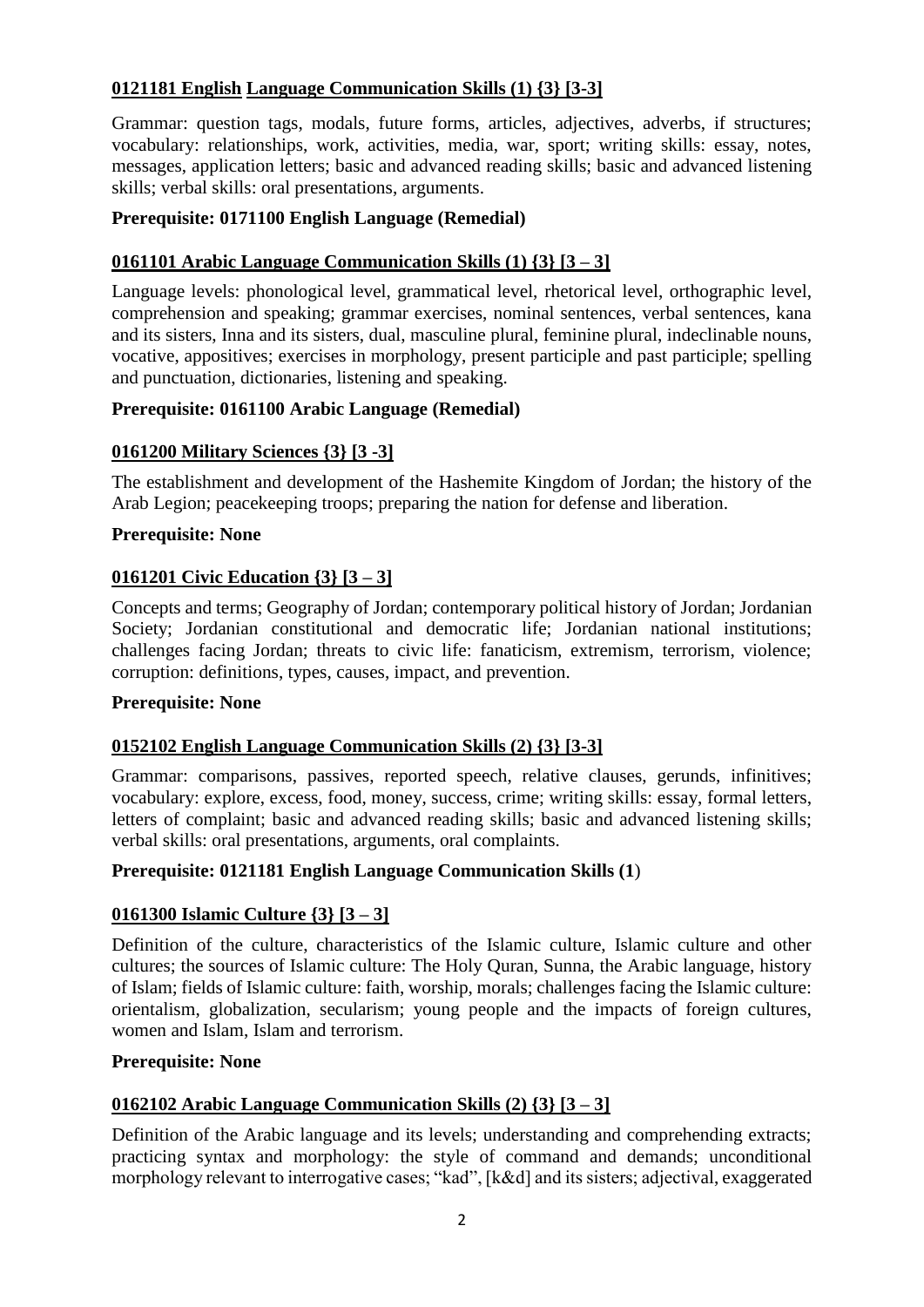expressions; adverbs of time and place, the forms of "al-haser" [al-haser]; dictation exercises; the conditions of writing "al-hamza" (the glottal stop); numbers; composition, essay writing, listening and spoken extracts.

# **Prerequisite: 0161101 Arabic Language Communication Skills (1)**

# **0162301 History of Jordan and Palestine {3} [3 – 3]**

The geography of Jordan and Palestine, Jordan and Palestine in ancient times, general historical look, Jordan and Palestine in the Mamluki period, Jordan and Palestine during the First World War (1914- 1918), Emirate of East Jordan (Transjordan), constitutional and legislative life in Jordan, Palestine under the British Mandate, and Jordanian-Palestinian relations, Jerusalem: historical status.

#### **Prerequisite: None**

### **0411100 Human Rights {3} [3 - 3]**

This course deals with identifying the basic concepts of human rights in an analytical way, and then realistic clarify of the international  $\&$  regional means dealing with human rights such as treaties, recommendations and international means that are in the process of formation, such imperative rules & customs, this course also address realistically the content of human rights and the rights of the first generation such as right of living. The second-generation rights such as the right to work and third-generation rights such as the right of environment. This course deals with the international ways to protect human rights, whether legal means "reports, complaints of States and individuals, commissions of inquiry," or other means such as the use of economic pressure or political use of force - the theory of intervention for the benefit of humanity.

#### **Prerequisite: None**

### **0132200 Psychology and Life {3} [3 – 3]**

Human behavior, fields of psychology, main approaches to human behavior. Introduce skills based on the understanding of human behavior, teaching students these skills related to the challenges facing students in their everyday life such as: problem-solving, self-confidence, coping with stress, mental health, establishing healthy relationships with others, motivation, and linking all these terms to real life through discussion and application.

### **Prerequisite: None**

### **0143301 Entrepreneurship Skills {3} [3 – 3]**

Economic science definition: its objectives and the economic problem; The relation between the economic science and other sciences; Economic analysis methods; Production possibilities curve; National income accounts; Consumption; Investment; Saving; Unemployment; Inflation; Money and Banking; Financial and monetary policy and its role in dealing with the imbalanced economy through these policies; Economic development in terms of importance and objectives and economic planning to achieve such objectives; Demand and supply theory and consumer equilibrium; Cost and production theory; Producer equilibrium in different markets.

#### **Prerequisite: None**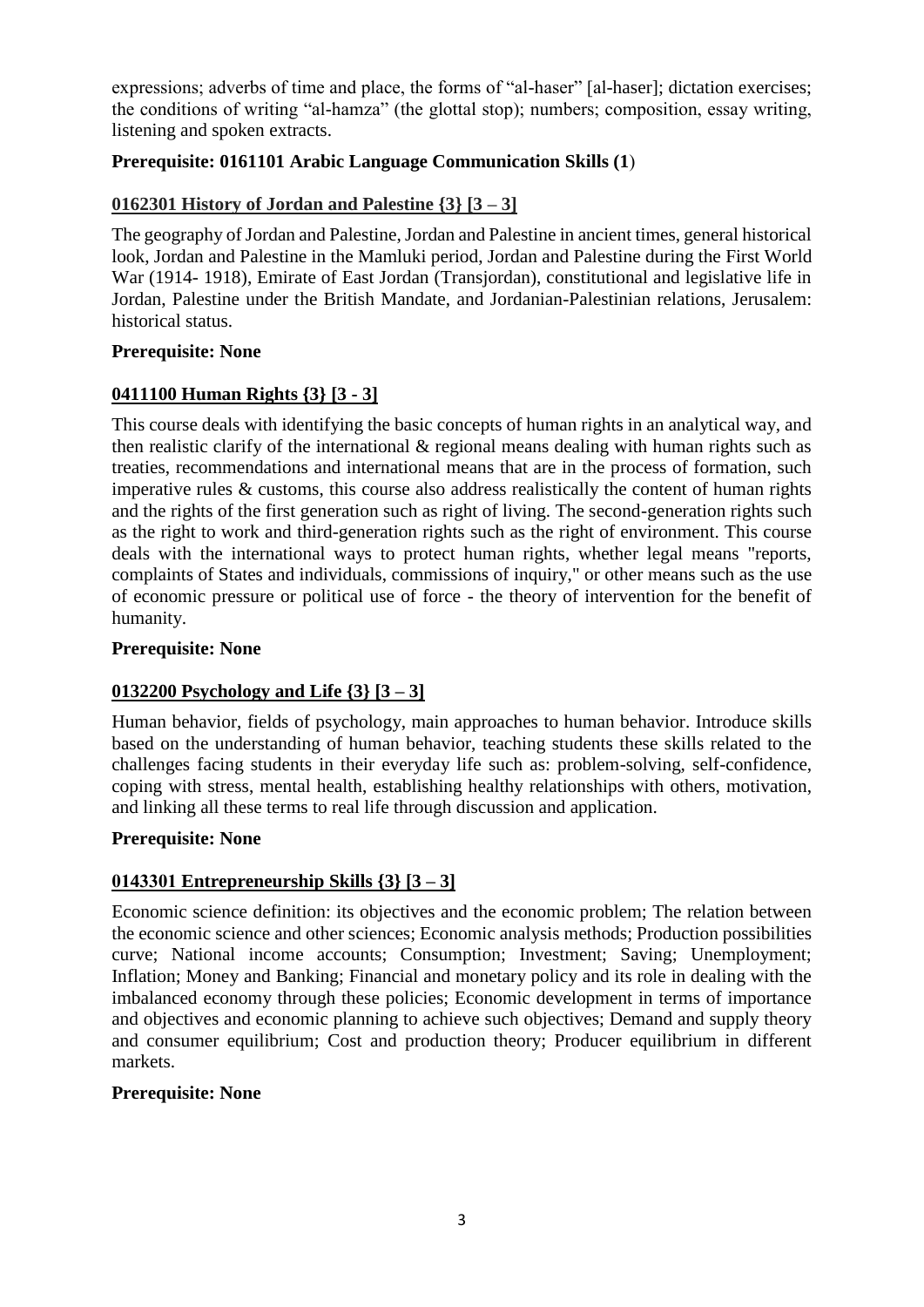# **(0161301) Islam and Life {3} [3 – 3]**

Introducing the concepts of Islam and Iman (Faith)and the difference between them; Morals: meaning, foundations, and outcomes; Freedom in Islam: concept, types, and margins. Family status and duties; Protecting intellectual freedoms; Concept of moderation in Islam; Causes of extremism, and the danger of terrorism; Islam and the people of the Book; the rights and duties of non-Muslims; economic life in Islam.

# **0162302 Media and Public Relations {3} [3 – 3]**

The nexus between media and society in terms of the social, political, economic and cultural power of the media, the role of the media in giving people the opportunity to express their opinions and promote international relations. Communication and public relations, communication and its types, levels, forms, properties, fields, activities, physical and nonphysical (symbolic) environment, and obstacles to the communicative process. Public relations: its beginnings, development, principles, bases, importance, functions, planning, activities.

#### **Prerequisite: None**

# **0561500 Tourism and Archaeology {3} [3 - 3]**

Tourism definition; Classification of Tourism; The difference between tourist and other traveler's concepts, Travel types, The definition of Archaeology and archaeological sites: Archaeological surveys and excavations; Documentation; Jordan through the ages; Components of tourism in Jordan; Elements of tourist attractions in Jordan: Archeological sites, Natural sites, Natural reserves, Forests; Tourist movement and types in Jordan; Economical impact of tourism in Jordan.

#### **Prerequisite: None**

### **0161303 Sport and Health {3} [3 – 3]**

Defining health and fitness: physical education, health education; the cognitive, emotional, skill-oriented, and social goals of physical education; the history of physical education: ancient, medieval, and modern ages, the Olympics, Athletics in Jordan: nutrition and exercising; athletic injuries: bone, joint , muscle, skin injuries;: special exercises for figure deformation; diseases related to lack of exercise: diabetes, obesity, being underweight, back pain, cancer; hooliganism: causes and recommended solutions for hooliganism.

### **Prerequisite: None**

# **0162305 Environmental and Public Safety {3} [3 – 3]**

The concept of the environment, its laws and relation to other sciences, primary and secondary components, cycle of elements in the natural environment, environmental problems, pollution of the environment, the problem of the depletion of environmental resources, principles of public health and diseases: the concept of public health, pathogens, viruses, bacteria, parasites, fungi, insects. The environment and pathology: organic, genetic, reproductive and psychological pathology. Nutrition and public health: types of food, malnutrition diseases, undesirable eating habits. The environment and public health from an Islamic perspective: Quranic verses and sayings of the Prophet.

### **Prerequisite: None**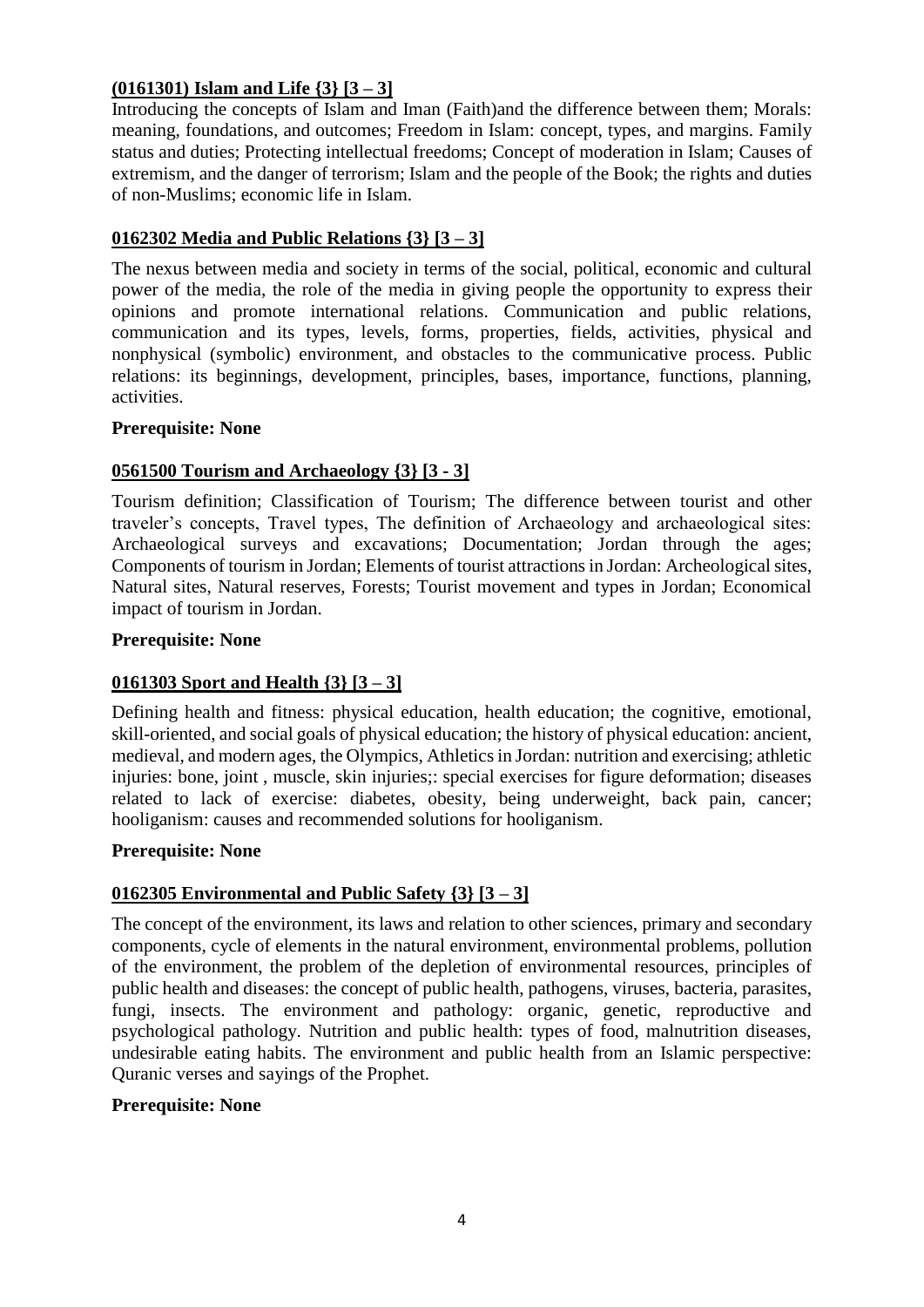# **0162306 Science and Life {3} [3 – 3]**

Origin and evolution of life: origin of universe, solar system formation and the origin of the earth, prebiotic chemistry, water for life sustenance contributions of polymer industry-natural and synthetic polymers, pharmaceuticals and cosmetics, generic and herbal drugs, drug abuse and its consequences.

#### **Prerequisite: None**

### **0111101 Mathematics (1) {3} [3-3]**

Differentiation and Application; Complex Numbers; Analytical Geometry; Methods of Integration; Infinite Series; Power Series; Vectors in Three Dimension; Equations of Line and Plane in 3 Dimensions; Complex Power Series; Complex Integration.

#### **Prerequisite: None**

# **0111202 General Physics (1) {3} [3-3]**

Physics and Measurement; Motion in One Dimensions; Vectors; Motion in tow Dimensions; The Laws of Motion; Circular Motion; Applications of Newton's Laws; Energy of a System; Conservation of Energy; Linear Momentum and Collisions; Rotation of a Rigid Object about a Fixed Axis; Angular Momentum; Static Equilibrium and Elasticity; Universal Gravitation; Fluid Mechanics; Oscillatory Motion; Wave Motion; Sound waves; Superposition and Standing Waves; Temperature; The First Law of Thermodynamics; The Kinetic Theory of Gases; Heat Engines, Entropy, and the Second Law of Thermodynamics.

#### **Prerequisite: None**

### **0111203 General Physics (2) {3} [3-3]**

Electric Fields; Gauss Law; Electric Potential; Capacitance and Dielectrics; Current and Resistance; Direct Current circuits; Magnetic Fields; Source of the Magnetic Field; Faraday's Law; Inductance; Alternating- Current Circuits; Electromagnetic Waves.

### **Prerequisite: 0111202 General Physics (1)**

### **0111204 General Physics Lab. {1} [1-2]**

Experimental Error and Data Analysis; Measurements; Vectors; Kinematics; Newton's Second Law; Friction; Centripetal Force; work and Energy; Hooke's Law; Simple Pendulum; Specific Heat of Metals; Determination of the coefficient of viscosity by Stoke's law; Archimedes Principle and Specific Gravity; Ohm's Law; Kirchhoff's Law; Wheatstone Bridge & Resistivity; The Oscilloscope, RC circuit

## **Co-requisite: 0111202 General Physics (1)**

### **0112102 Mathematics (2) {3}[3-3]**

Partial Derivatives; Optimization and Applications; Lagrange Multiplier; Double and Triple Integrals; Solutions of Higher Linear Ordinary Differential Equations ODE's; Series Solution of Linear ODE's; Partial Differential Equations; Wave and Heat Equations; Laplace Transform; Fourier Series; Methods of Separation of Variables.

### **Prerequisite: 0111101 Mathematics (1)**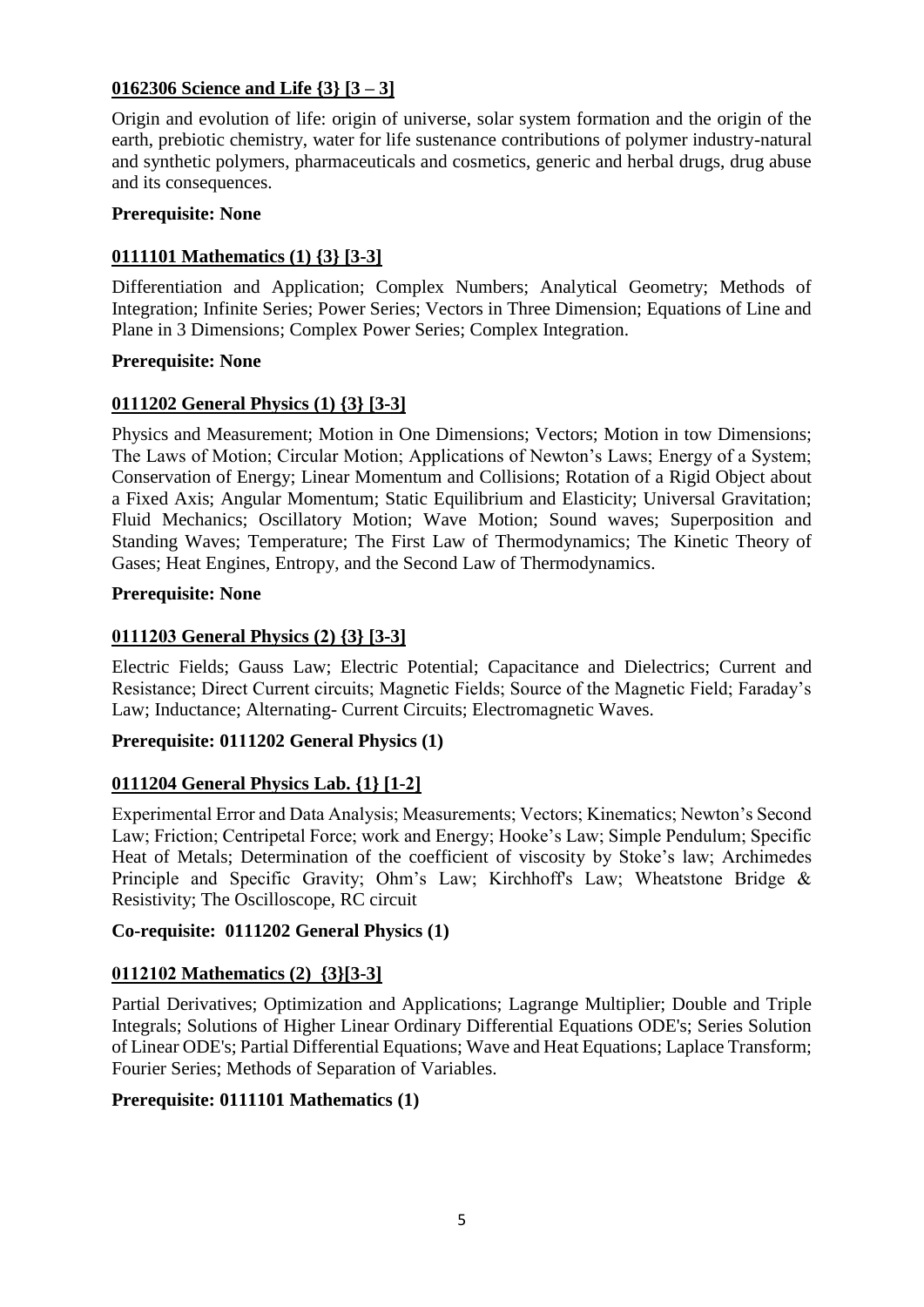# **0811201 Computer Skills (Engineering) {3} [3-3]**

The Basic Concepts of Programming using C++ language: C++ Programming; Controls Structures; Functions; Arrays; Pointers; An introduction to Classes and Objects.

# **Prerequisite: 0331200 Computer Skills (Remedial)**

# **0812101 Technical Writing {1} [1-1]**

Identify and Write Technical and Scientific Reports in English; Focus on the Technical Side on Every Part of the Report; Practical Applications on Selected Topics.

## **Prerequisite: 0121181 English Language Communication Skills (1)**

# **0812102 Engineering Ethics {1} [1-1]**

Engineering ethics; applied ethics and moral principles that apply to the practice of engineering; obligations on the shoulders of engineer towards society and towards its clients and his profession; ethics code engineering practice.

# **Prerequisite: 0121181 English Language Communication Skills (1)**

# **0832103 Engineering Mathematics (1) {3} [3-3]**

Different Methods of Solving Ordinary Differential Equations Applicable to the First, Second and Higher-Order DEs, Linear and Nonlinear DEs, Homogeneous and Nonhomogeneous DEs. As an Engineering Application, Modeling of Some Engineering, Physical, and Social Problems will be given.

### **Prerequisite***:* **0112102 Mathematics (2) (to be passed)**

### **0832104 Engineering Mathematics (2) {3} [3-3]**

Linear Algebra: Matrices, Vectors, Determinants, Solution of Linear Systems of Equations, Inverse of a Matrix; Matrix Eigenvalues Problems: Eigenvalues, Eigenvectors, and Diagonalization; Complex Analysis: Complex Numbers and Functions, Analytic and Harmonic Complex Functions, Exponential, Trigonometric and Logarithmic Complex Functions.

#### **Prerequisite***:* **0112102 Mathematics (2)**

### **0832107 Engineering Statistics {3} [3-3]**

Applications of Statistics in Engineering; Topics Include: Presentation and Treatment of Data; Introduction to Probability Theory and Probability Distribution (Discrete and Continuous); Counting Techniques; Sampling Theory; Statistical Estimation; Testing Hypothesis; Correlation; Regression Analysis.

### **Prerequisite***:* **0111101 Mathematics (1)**

### **0833105 Numerical Analysis {3} [3-3]**

General Numerical Methods: Equation Solving Via Iteration, Interpolation; Numerical Integration, and Numerical Differentiation; Numerical Methods in Linear Algebra, Gauss Elimination, Least Squares Method, Numerical Methods for Differential Equations. **Prerequisite: 0112102 Mathematics (2)**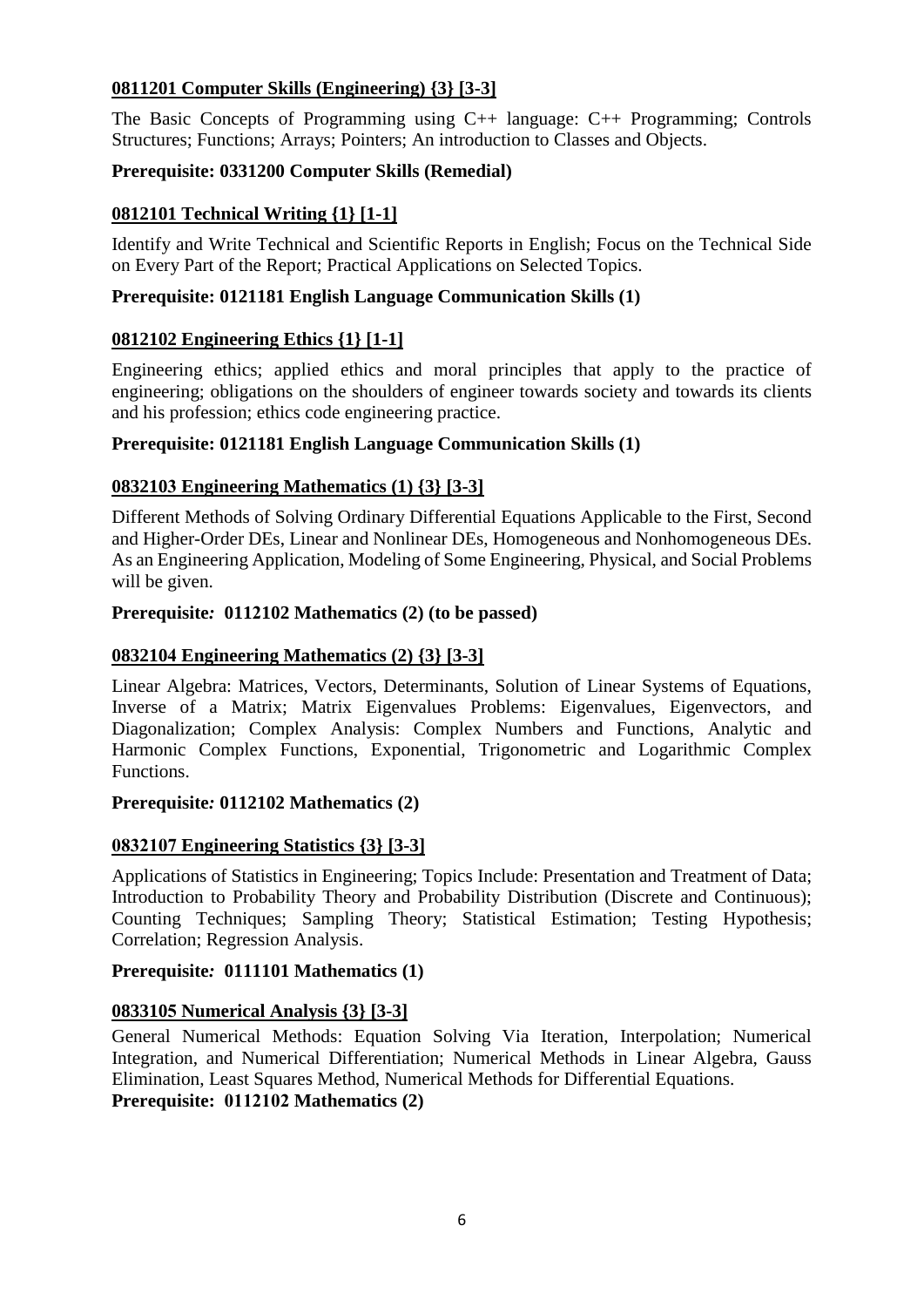# **0871101 Engineering Workshops {1} [1-2]**

Workplace safety and use of tools; Basic skills of measuring and machining; Basic skills of welding; Household electric circuit installation; Basics of carpentry and its tools. **Prerequisite: None**

# **0871102 Engineering Drawing {2} [1-3]**

Use of Instruments; Lettering; Graphic Geometry; Orthographic; Isometric Drawing and Sketching; Sectional Views; Computer Aided Design; Applications in Civil, Mechanical, Architectural and Electrical Engineering.

# **Prerequisite: None**

# **0812202 Object Oriented Programming {3} [3-3]**

Introduction to Object Oriented Programming; Classes; Objects; Strings; Control Statements; Methods Arrays; Parameter Passing, Encapsulation, Inheritance, Polymorphism and An Introduction to The Graphical User Interface (GUI).

### **Prerequisite***:* **0811201 Computer Skills (Engineering)**

# **0812203 Object Oriented Programming Lab {1} [1-2]**

The object oriented programming laboratory reinforces understanding of basic object oriented programming concepts and techniques (objects, classes and subclasses, methods) and their expression. The lab provides practice using object creation, initialization, message passing, class hierarchies, inheritance, polymorphism and templates. It also provides practice using nonobject aspects such as loops and conditionals

### **Co-requisite: 0812202 Object Oriented Programming**

### **0812401 Digital Logic Circuit {3} [3-3]**

Digital Numbering System and Information Representation: Arithmetic Operations, Decimal and Alphanumeric Codes, Binary Logic; Boolean Algebra: Identities, Functions and Manipulation, Standard Forms, Simplification, Logic Gates, Switch-Level and Logic CMOS Implementation, Integrated Circuits; Combinational Logic Design: Circuits (Gate Level), Design Hierarchy and Procedures, Computer-Aided Design, Combinational Two-Level and Multi-Level Implementations, Arithmetic (Add, Subtract, Multiply) and Other Popular Modules (Multiplexers, Encoders, Decoders); Programmable Logic Design: ROMs, PLAs, PALs, FPGAs, Language-Directed Combinational Design (VHDL); Sequential Logic Design: Latches, Flip-Flops, State Machine Design and Minimization (Mealy and Moore Models); Design Problems.

### **Prerequisite: None**

### **0812402 Digital Logic Circuits Lab {1} [1-2]**

The Digital Logic Circuits laboratory develops students with the ability of identifying the digital logic gates and combinational logic circuits such as adders, decoders. Students are also conducting experiment with memory elements (flip-flops) and sequential logic circuits. **Co-requisite : 0812401 Digital Logic Circuits**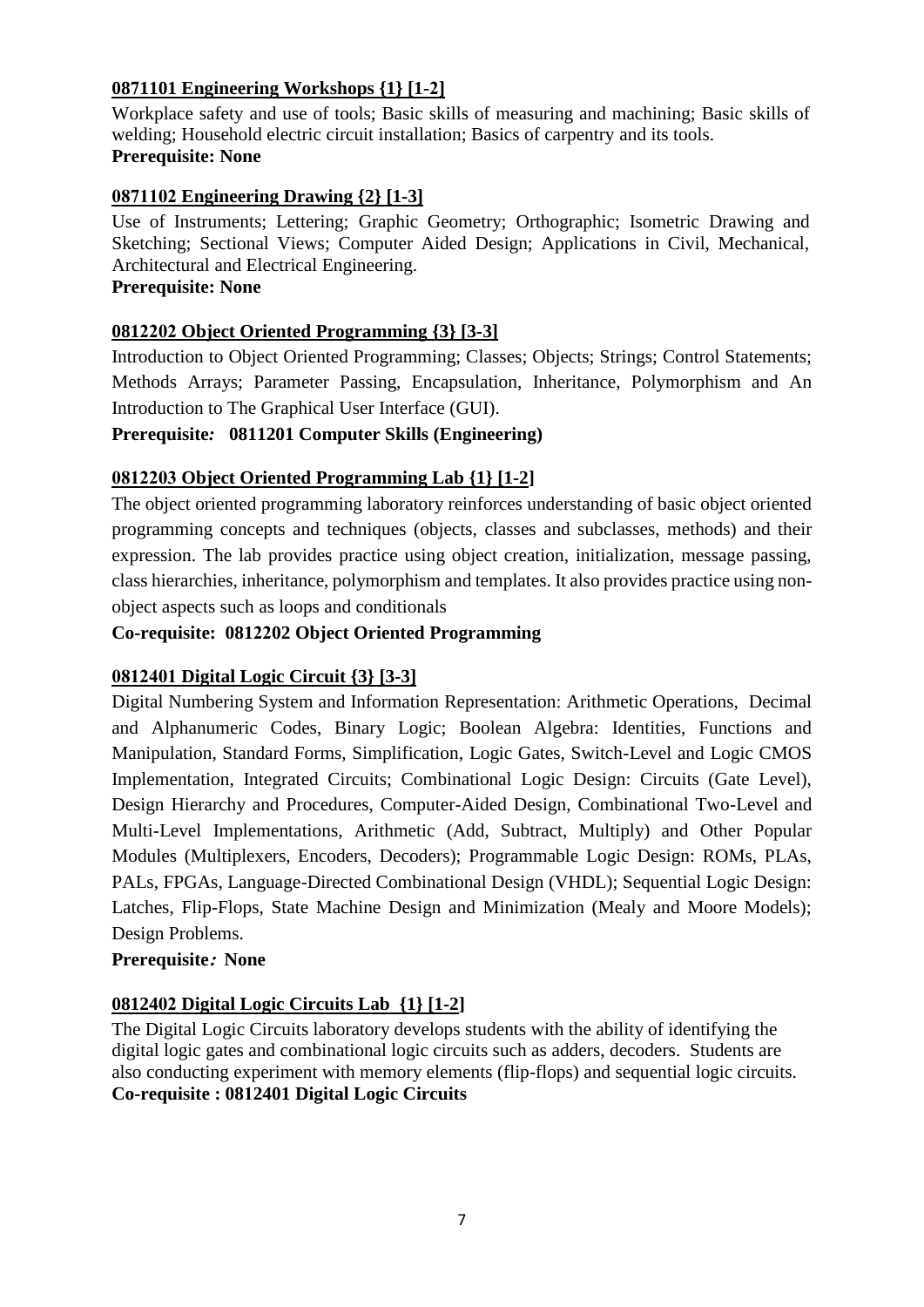# **0813204 Computer Aided Design {1} [1-2]**

This Lab provides a set of Experiments using NI- Multisim and NI-LabView that aims to enhance students skills in simulation field. These simulation software help to design ,build and Analyze some Electronic Circuits virtually as well as mathematical Models. It can also help students to implement their projects by converting the simulated Circuit schematic to printed Circuit board (PCB) or by dealing with some Data Acquisition systems (DAQ)

## **Prerequisite***:* **0811201 Computer Skills (Engineering)**

## **0813403 Advanced Digital Design {3} [3-3]**

Overview of Digital Design; Two Level Minimization and Implementation Using PLAs/PALs; Combinational Logic Implementation Technologies; CAD Tools for Logic Minimization and Synthesis; Arithmetic Logic Circuits: Adders, Multipliers; Memory Elements and Clocking; Registers, Counters, Shifters; Memory: Random Access Memory , Read Only Memory; Synchronous Sequential Logic Design; Asynchronous Sequential Logic Design; Finite State Machine Optimization and State Assignment; Introduction To VHDL; VHDL Structural Modeling; VHDL Behavioral Modeling; Case Studies In VHDL.

# **Passing prerequisite: 0812401 Digital Logic Circuits**

### **0813404 Advanced Digital Design Lab {1} [1-2]**

The advanced digital logic design laboratory develops students with the ability of identifying properties and usage of logic gates, flip-flops, digital standard components, and programmable logic devices; designing and implementing combinational and synchronous digital systems; using computer aided engineering (CAE) tools for designing and simulating of digital systems. **Co-requisite***:* **0813403 Advanced Digital Design**

### **0813405 Microprocessors {3} [3-3]**

Introduction to the Microprocessor and Microcomputer; The Microprocessor and its Architecture; Addressing Modes; Instruction Set; Programming the Microprocessor using Assembly Languages; 8086 and 8088 Hardware Specifications: Memory Interface, Basic I/O Interface, Interrupts, Keyboard and Printer Interface, PPI 82C55, ADC, DAC and DMA Interface.

### **Prerequisite: 0812401 Digital Logic Circuits**

### **0813406 Microprocessors Lab {1} [1-3]**

In Microprocessor's laboratory, students are introduced to a detailed explanation of the Intel Microprocessor 8086 and 8088 instruction sets, and how to develop programs by using assembly language which communicates directly with perepheral devices. As well as, how to apply and validate those codes using TASM Turbo Assembler Program, DOS and BIOS Function Call. In additon to that, the lab offers other facilities by being one of the computer labs which available to help students in projects preparation

**Co-requisite: 0813405 Microprocessors**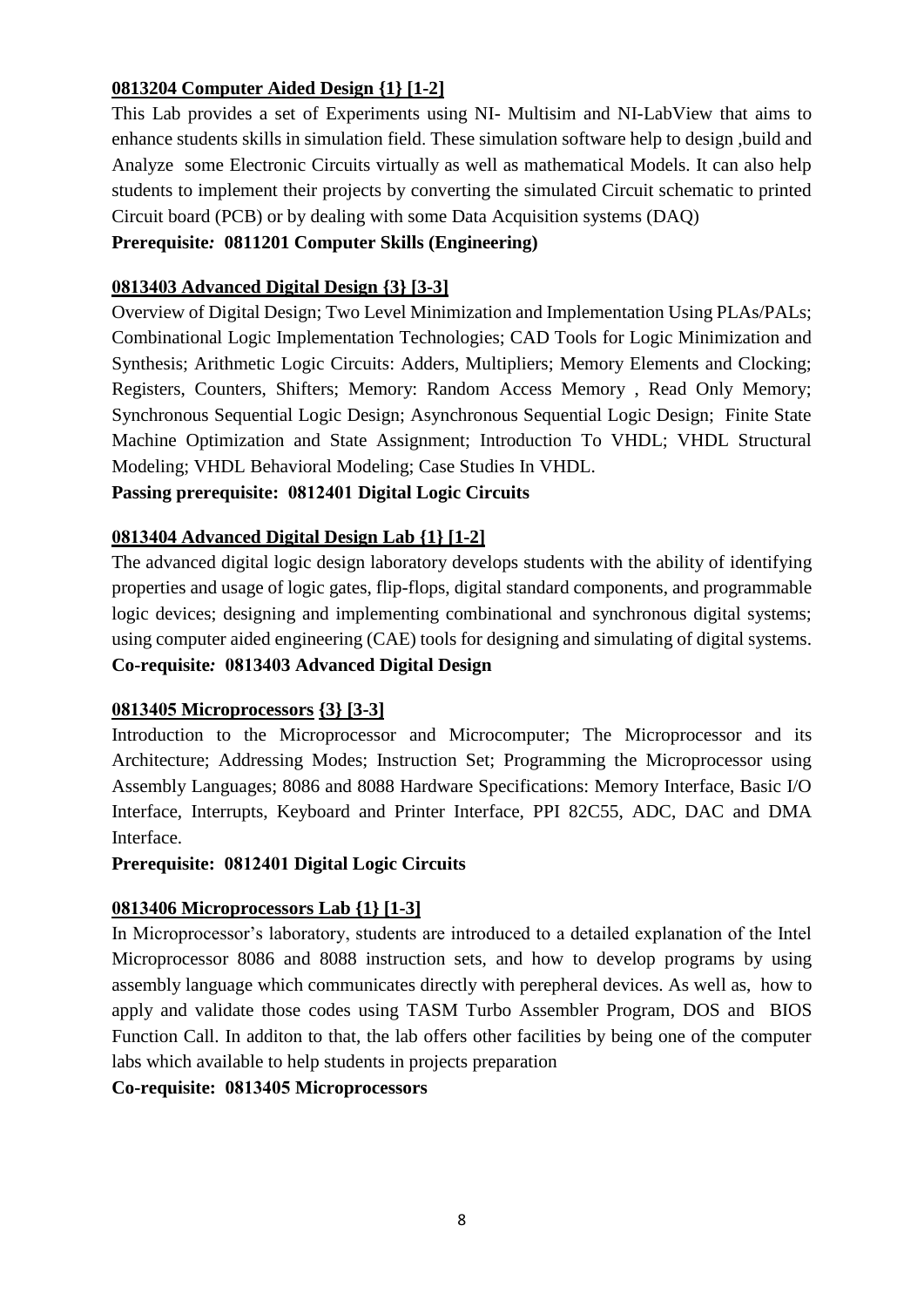# **0814104 Discrete Mathematics {3} [3-3]**

Introduction to Discrete Mathematics: Logic, Relations, Functions, Basic Set Theory, Countability and Counting Arguments, Proof Techniques, Mathematical Induction, Graph Theory, Combinatorics, Discrete Probability, Recursion, Recurrence Relations, and Number Theory; The Fundamental Mathematical Tools Used in Computer Engineering as: Sets, Relations, and Functions; Propositional Logic: Predicate Logic, and Inductive Proofs, Summations, Recurrences, and Elementary Asymptotic; Counting and Discrete Probability; Undirected and Directed Graphs; Introductory Linear Algebra with Applications in Computer Engineering.

## **Prerequisite***:* **0111101 Mathematics (1)**

### **0814105 Computer Application in Engineering Mathmatical Science {1} [1-2]**

The use of tools and ready-made programs to improve student performance and ability to use the program like MATLAB in the field of solving mathematical and numerical functions, applications in engineering sciences and system design.

#### **Prerequisite***:* **0833105 Numerical Analysis**

#### **0814206 Algorithms {3} [3-3]**

Topics include Functions Growth: asymptotic notation, standard notations; Sorting: Heap sort, Quick sort, Merge Sort; Bubble sort. Graph algorithms: Searching a Graph , shortest path; String Matching; NP Completeness.

#### **Prerequisite***:* **0812202 Object Oriented Programming**

#### **0814301 Computer Networks {3} [3-3]**

Introduction: Uses and Classification of Computer Networks, Multiple Access Methods, Layered Network Structure, OSI and TCP/IP Reference Models, Network Standardization; Physical Layer: Basic Definitions Related to Digital Data Transmission, RS-232 C; Data Link Layer: Framing, Flow Control, Error Control, Slip and PPP Protocols; MAC Sub Layer: Repeaters, Bridges, Routers, Gateways; Network Layer: Routing Algorithms, Congestion Control.

#### **Prerequisite***:* **: 0812401 Digital Logic Circuits**

### **0814407 Embedded Systems {3} [3-3]**

Introduction to Embedded Systems; Introducing PIC 16 Series: Architecture Overview of PIC16F84A, The 16F84A Memory, Power Up and Reset; Building Assembly Programs: Introduction to Assemblers, 16 Series Instruction Set; Parallel Ports; PIC 16F87XA: Architecture Overview, Special Memory Operations; The physical interface; Interrupts, Counters and Timers: Working with Interrupts, Counters and Timers, Watchdog Timer, Sleep Mode, Capture Mode, Compare Mode, PWM Module; Serial Communication; Data Acquisition.

#### **Prerequisite: 0812401 Digital Logic Circuits**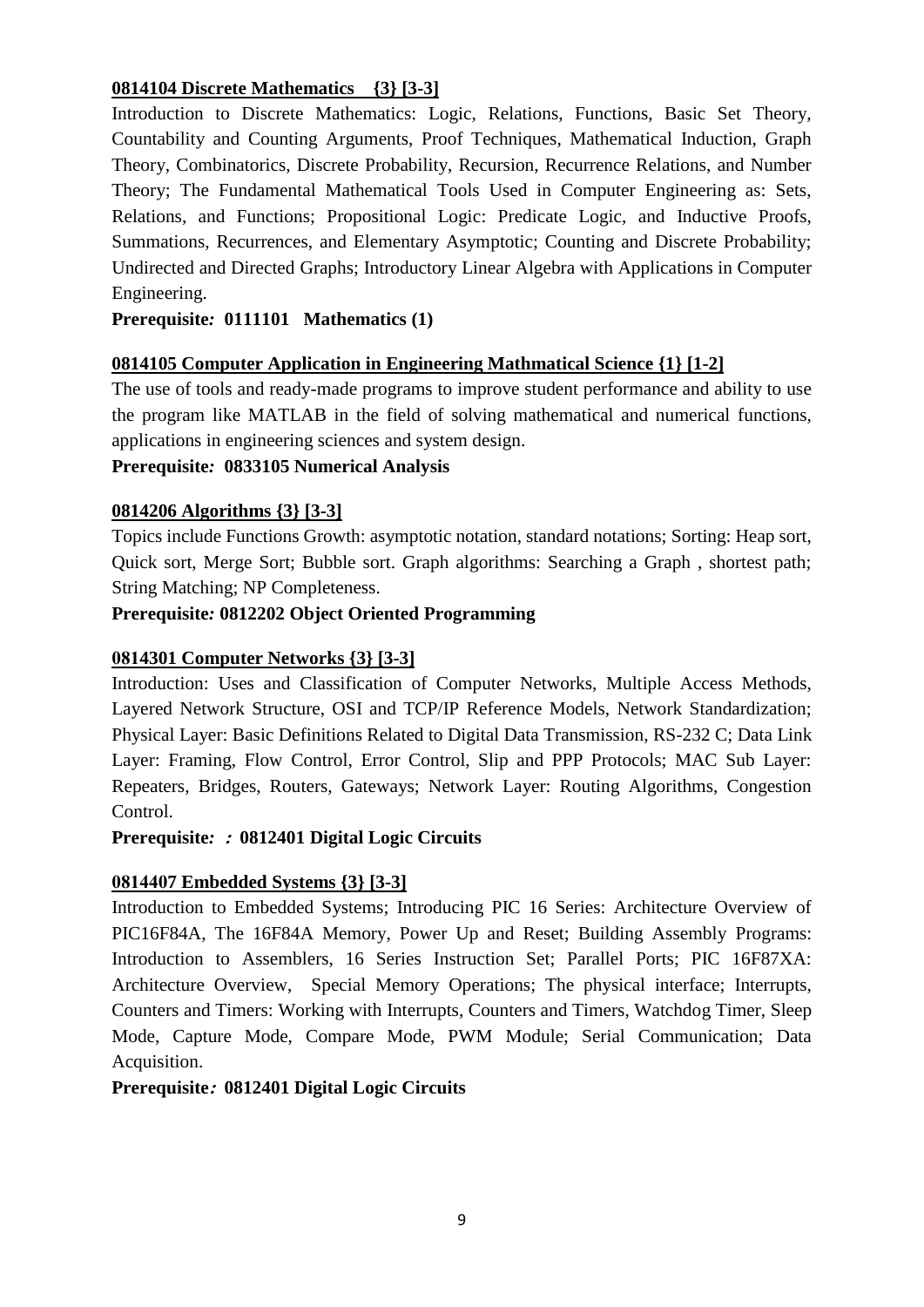# **0814408 Embedded Systems Lab {1} [1-2]**

Introduction to Microcontroller-Based Embedded Systems; Introduction to PIC Microcontrollers; Input Output Ports; Software Generated Delays; Hardware Generated Delays (Timers) ; Interrupts; Physical Interface: Keypads, Motors, Seven-Segment Displays, LCDs; Pulse Width Modulation (PWM); Serial Communication; Analog to Digital Converters; Running the Experiments includes Connecting Electronic Circuits and Writing the Related Programs Using Assembly Language.

**Co-requisite: 0814407 Embedded Systems**

### **0814409 Computer Organization & Design {3} [3-3]**

Computer Performance; Register Transfer and Micro-operations; Basic Computer Organization and Design; Computer Instructions; Computer Arithmetic; Floating Point Arithmetic Processors; Micro-programmed Control; Central Processing Unit; Pipelining.

# **Prerequisite***:* **0812401 Digital Logic Circuits**

# **0814410 Computer Architecture {3} [3-3]**

This Course Focuses on the MIPS Processor: Instruction Set; Addressing Modes; Datapath and Control Unit Design; Pipelining: Pipeline Review, Pipeline Hazards; Memory Hierarchy: Caches, Cache Performance, Virtual Memory; Introduction to Multi-Processors; Cache Coherence Protocols; Introduction to FPGA and VHDL Programming; Implementing the Basic MIPS Architecture using FPGA.

### **Prerequisite***:* **0812401 Digital Logic Circuits**

# **0814411 Computer Design Lab. {1} [1-2]**

The computer architecture laboratory develops students with the ability of identifying the modern computer system architecture and to exercise these principles to computer designs. The lab also provides practice using three primary building blocks of general-purpose computing systems: processors, memories, and networks.

### **Co-requisite***:* **0814410 Computer Architecture**

# **0814901 Training Field }1{ [8 continuous Weeks]**

A practical experience to be gained through working for eight continuous weeks in accredited establishments.

### **Prerequisite***:* **Completion of 110 credit hours**

### **0815207 Database Systems {3} [3-3]**

Database Concepts; Introducing Database Management Systems; Database Architecture; The Relational Data Model; Database Integrity; Functional Dependencies and Normalization; Entity-Relationship Diagrams; Relational Algebra ;SQL.

**Prerequisite***:* **0812202 Object Oriented Programming**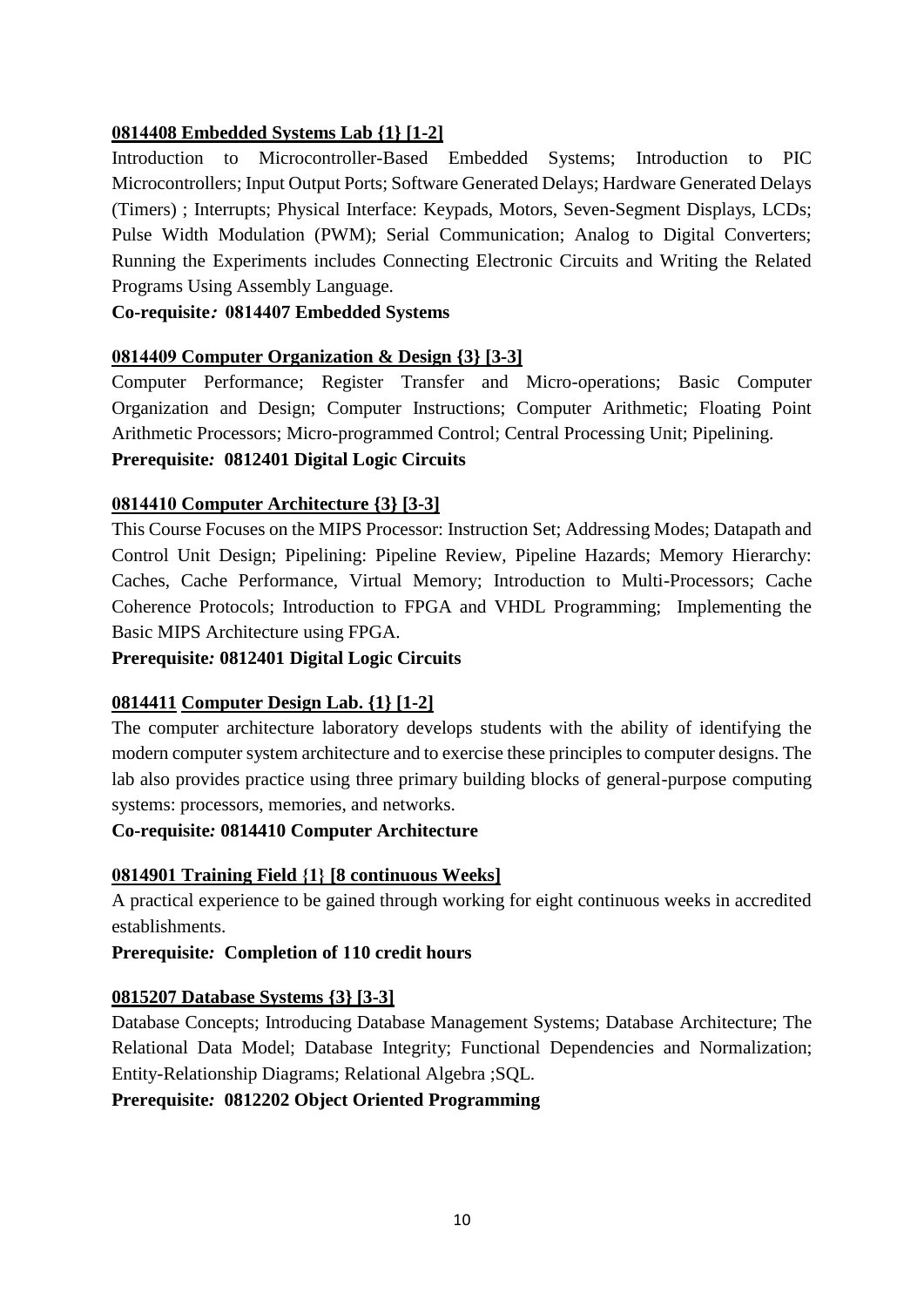# **0815302 Computer Networking Protocols {3} [3-3]**

Network Layer Protocols: Optimality principle, Routing Algorithms: Flow based, Distance Vector, Shortest Path, Broadcast; Congestion control Algorithms: Leaky Bucket, Traffic Shaping, congestion control in ATM; Internetworking Protocols: The Internet Network layer, IP Tunneling and Concatenated Virtual Circuits, IP datagram forwarding, encapsulation, fragmentation, and reassembly; Transport Layer Protocol : TCP and UDP , AAL layer in ATM. Internet protocols: IP, ARP, RARP, BOOTAP, ICMP, OSPF, BGP, CDIR, IPv6.

# **Passing Prerequisite***:* **0814301 Computer Networks**

# **0815303 Computer Networks Lab. {1} [1-2]**

Contemporary Network Protocols and Experience in Using Automated Tools or Other Techniques to Analyze and Evaluate Security Mechanisms; Understanding Security Properties and Requirements: Authentication, Key establishment, and Fairness; Several Models and Tools Used in Security Analysis and Examine their Advantages and Limitations: Constraint Solving, Process Algebras, Protocol Logics, Probabilistic Model Checking, Game theory; Models Based on Logic Programming: Privacy Systems, Web Security, and Trusted Computing Architectures.

# **Co-requisite***:* **0814301 Computer Networks**

# **0815412 Operating Systems {3} [3-3]**

General Introduction to the Techniques used to Implement Operating Systems and Related Kinds of Systems Software; Process Management: Creation, Synchronization and Communication; Processor Scheduling; Deadlock: Prevention, Avoidance, and Recovery; Main Memory Management; Virtual Memory Management: Swapping, Paging, Segmentation and Page-Replacement Algorithms; Control of Disks and other Input/Output Devices; File System Structure and Implementation; Protection and Security; Distributed Systems. **Prerequisite***:* **0812401 Digital Logic Circuits** 

# **0815413 Intelligent Systems and Neural Networks {3} [3-3]**

Introduction: Intelligent Systems, Terms and Concepts; **Search**; Agent Architectures; Machine Learning; Genetic Algorithms; Perception and Understanding: Vision, Speech, Natural Language Processing; Representation and Reasoning: Predicate Logic, Frames, Production Systems, Resolution Theorem Proving; Learning: connectionist Models, Symbolic Learning; Neural Networks: Feedback Neural Networks, Learning Methods, Classification Methods, Cellular Neural Networks.

### **Prerequisite***:* **0814206 Algorithms**

# **0815414 Distributed Systems and Parallel Processing {3} [3-3]**

How to Distribute the Processing Across Platforms Using Remote Library Services; Distribute Data and Programs to Remote Machines; Take Advantage of Multiple Processers on a Single Machine and Manage Remote Tasks.

**Prerequisite***:* **0815412 Operating Systems**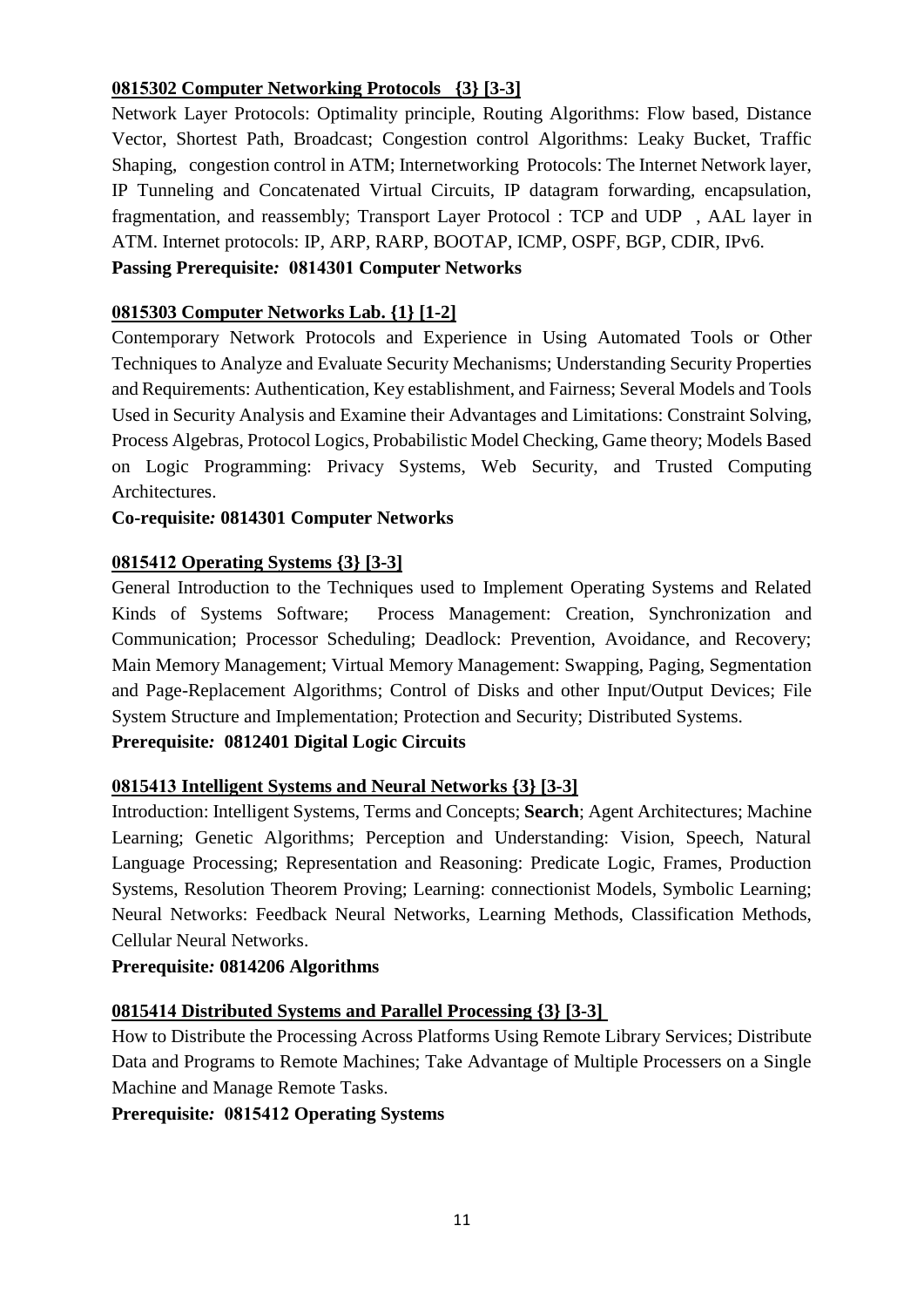# **0815415 Distributed Systems and Parallel Processing lab {1} [1-2]**

The distributed systems and parallel processing laboratory allows students to identify a computing environment which includes multiple workstations, PCs, and a cluster with multicore machines. It also supports the experiments in areas of parallel and distributed computing: operating systems, parallel programming languages, applications, and networking activities.

# **Co-requisite***:* **0815414 Distributed Systems and Parallel Processing**

# **0815902 Graduation Project (1)}1{]1-2[**

Students work in groups to conduct a graduation project in two phases, graduation project (1) is the first phase which includes developing proposal, literature review, problem identification, and data collection.

# **Prerequisite***:* **Completion of 120 credit hours**

# **0815903 Graduation Project (2) }1{ ]2 -4[**

This Project completes and implements the work undertaken in project (1); after full implementation of the graduation project's goals, the student must present a comprehensive report and he must present his findings to an examination panel.

# **Prerequisite: 0815902 Graduation Project (1)**

# **0822205 Electronics {3} {3-3}**

Introduction to Electronics; Semiconductors: Intrinsic and Extrinsic Semiconductors, Electrical Properties of Semiconductors, Diffusion Process in Semiconductors; The PN Junction Diode: Forward, Reverse Biased Junction, V/I Static Characteristics, Diode Types: Zener, LED, and Photodiode; Diode Applications: Rectification, Clipper, and Clamper Circuits, Voltage Multipliers; Bipolar Junction Transistors: CB and CE Characteristics, DC Biasing and Analysis; BJT Applications: BJT as a Switch, and Amplifier; Field-Effect Transistor: V/I Characteristics of JFET and MOSFET, DC Biasing and Analysis; Biasing of Transistor (BJT and FET); Single-Stage Amplifier; Cascaded BJT and FET Amplifiers; Composite Transistor Stages; Operational Amplifiers and Applications; Differential Amplifier; Operational Amplifier Architectures; Frequency Response of Amplifiers; Negative-Feedback Amplifiers.

**Prerequisite***:* **0872301 Electric circuits (1)**

# **0823101 Probability and Random Processes {3} {3-3}**

Introduction to probability and random variables; statistics of random variable; random process; ergodicity and stationary; variance and autocorrelation function; power spectral density; filtering of random processes; Gaussian process: noise, narrow band random process. **Prerequisite***:* **0832107 Engineering Statistics**

# **0823206 Electronics Lab. {1} {1-2}**

Diode characteristics and applications; BJT characteristics and DC biasing; FET characteristics and DC biasing; BJT amplifiers; operational amplifiers; multistage amplifiers; differential amplifiers; frequency response; feedback techniques.

**Co-requisite***:* **0822205 Electronics**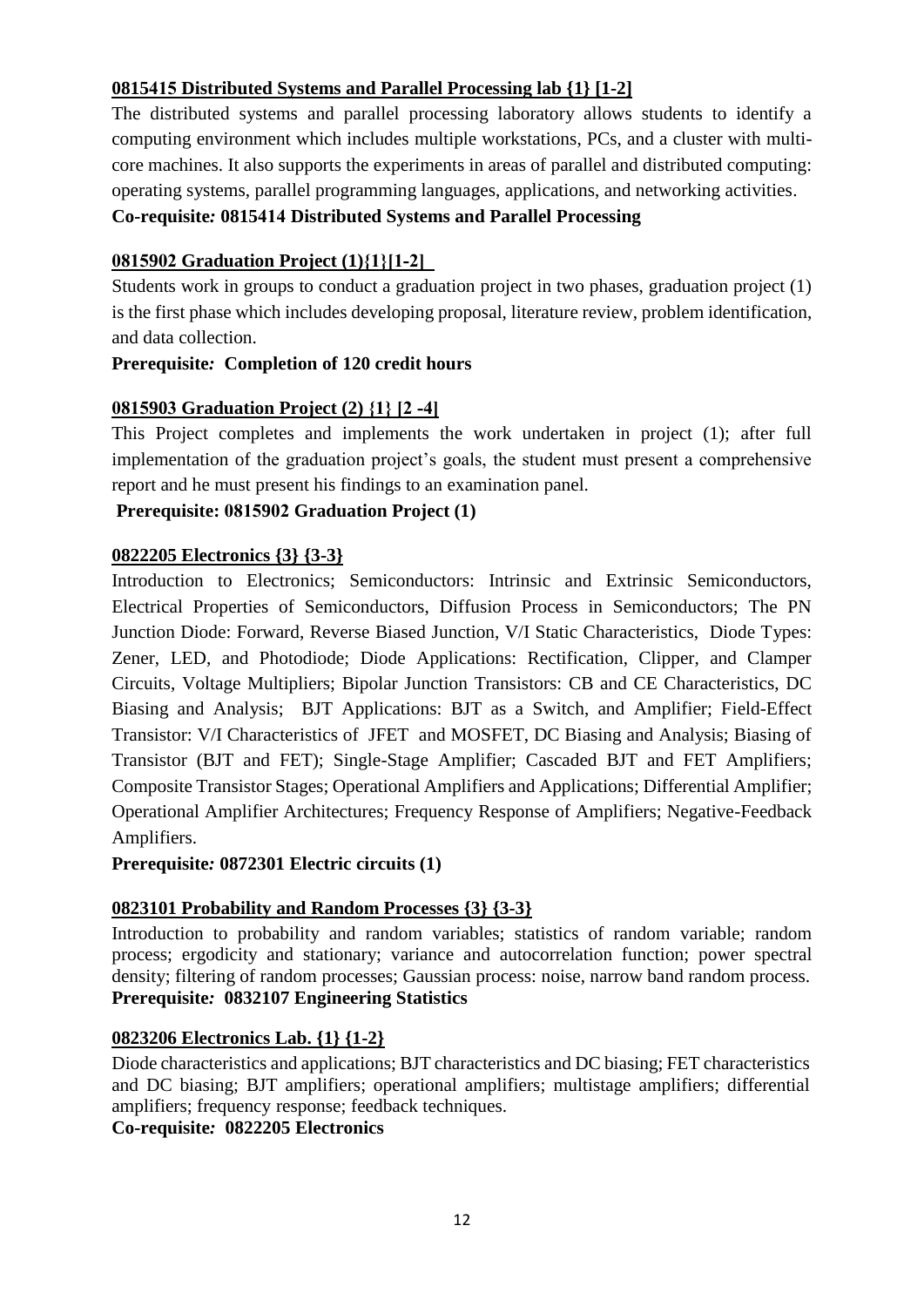# **0823207 Digital Electronics {3} {3-3}**

Digital electronic signals and switches: digital signal, clock waveform, serial and parallel representation, applications of relay, diode and BJT as a switch; digital logic families: RTL, DTL, TTL, ECL, MOS and CMOS logic family, interfacing between families; timing circuits: bistable, monostable, astable circuits and 555-timers; interfacing to the analog world: DAC and ADC circuits, sample and hold circuits; memory concepts: RAM, ROM, magnetic and optical storage.

#### **Passing Prerequisite***:* **0822205 Electronics**

#### **0823208 Digital Electronics Lab {1} {1-2}**

Characteristics of switching devices, characteristics of logic gates: RTL, TTL, and COMS, interfacing of TTL & CMOS gates ; analysis and design of multivibrators circuit; application of 555 timer; DAC and ADC circuits.

#### **Co-requisite: 0823207 Digital Electronics**

### **0823501 Signals and Systems {3} {3-3}**

Classification of signals, basic concepts of sampling, basic continuous-time and discrete-time signals; signal processing using MATLAB; classification of systems, properties of continuoustime LTI systems, convolution integral, proprieties of discrete-time LTI systems, convolution sum, difference equations; Laplace transform, transfer function; Fourier series; Fourier transform, frequency response of continuous-time LTI systems, power spectral density.

# **Prerequisite***:* **0112102 Mathematics (2)**

### **0823502 Analog Communication {3} {3-3}**

Review of: Fourier transforms; spectra, filters, and Hilbert transform; analog modulation techniques: AM, FM and PM; band-pass noise representation: noise performance of analog modulation; FDM; super-heterodyne receiver.

### **Prerequisite: 0112102 Mathematics (2)**

### **0342102 Data Structure {3} [3-3]**

Design and Analysis of Diverse Basic Data Structures both Sequentially and by Using Linked Representation for: Stacks, Queues, Lists, Trees, Graphs, Hashing; Recursion; Design and Analysis of Different Searching and Sorting Algorithms, Studying the Computational Complexities of these Algorithms.

#### **Prerequisite***:* **0812202 Object Oriented Programming**

### **0874106 Engineering Economy and Management {3} [3-3]**

Engineering Project Development; Decision Making; Basic Concepts of Capital Investment: Formulas and Applications, Rates of Return, Economic Feasibility of Projects (Net Future Value, Net Present Value, and Equivalent Uniform Cash Flow); Comparison of Mutually Exclusive Proposals; Benefit-Cost Ratio Method; Depreciation; Corporate Taxation; Resource Allocation.

### **Prerequisite***:* **0111101 Mathematics (1)**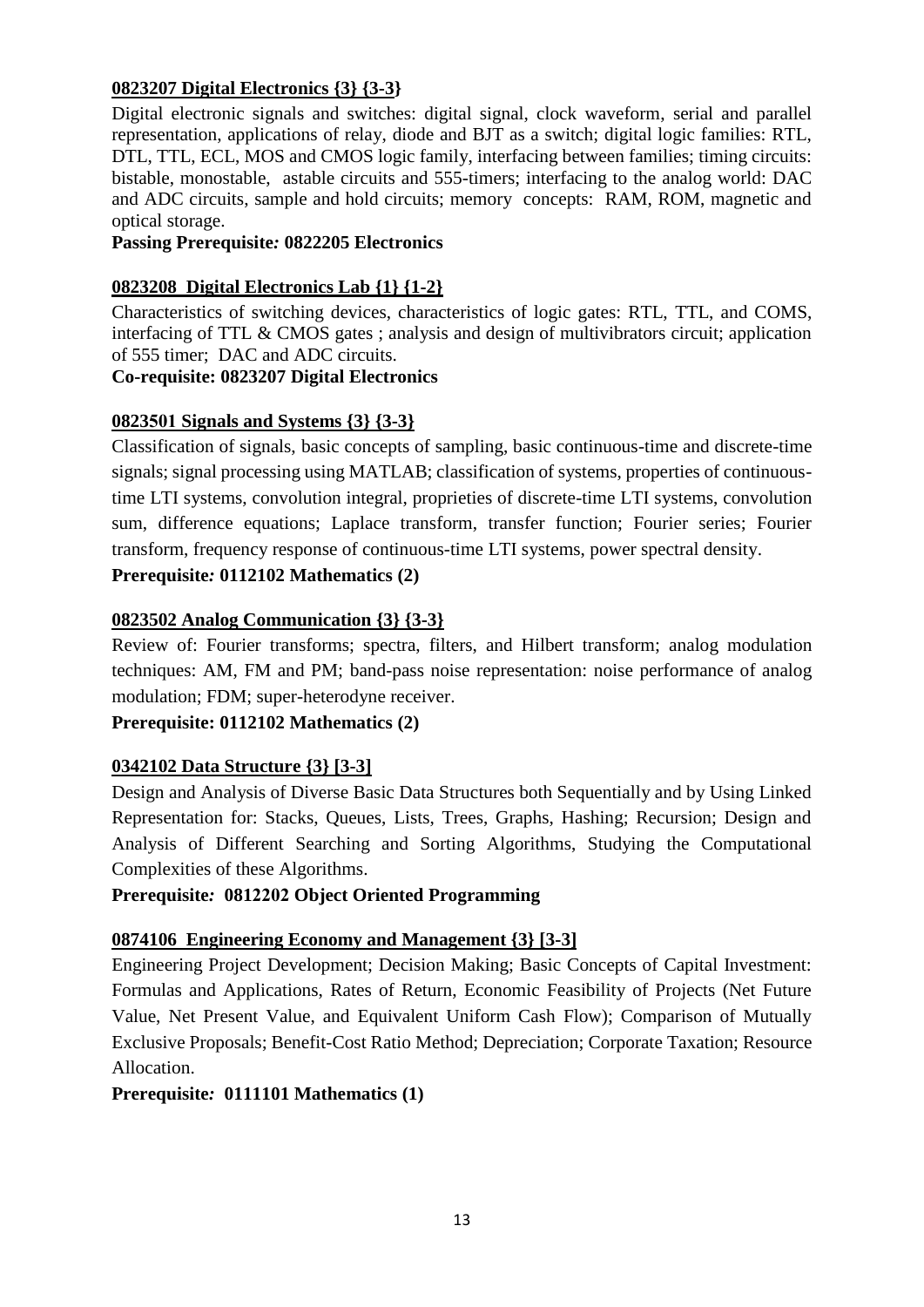# **0872301 Electric circuit (1) {3} {3-3}**

Basic Components and Electric Circuits: Units and Scales, Current, Voltage, Power, Voltage and Current Sources, Ohm's Law; Voltage and Current Laws: Kirchhoff's Voltage, Kirchhoff's Current Laws; Nodal and Mesh Analysis; Techniques of Circuit Analysis: Linearity and Superposition, Source Transformations, Thevenin and Norton Equivalent Circuits, Maximum Power Transfer; Energy Storage Elements: Capacitor, Inductor; Basic RL and RC Circuits: The Source Free RL Circuit, The Source Free RC Circuit, The Unit-Step Function; The RLC Circuit: The Source Free Parallel Circuit, The Over Damped Parallel RLC Circuit, Complete Response Analysis; Introduction to AC Circuits.

# **Prerequisite: 011202 General Physics (1)**.

### **0872302 Electric circuit (2) {3} {3-3}**

Sinusoidal Steady State Analysis: Characteristics of Sinusoids, Forced Response to Sinusoidal Functions, The Phasor, Phasor Relationships for R, L, and C, Impedance, Admittance; AC Circuit Power Analysis: Instantaneous Power, Average Power, Effective Values of Current and Voltage, Apparent Power and Power Factor, Complex Power; Three-Phase Circuits; Magnetically Coupled Circuits; Complex Frequency and Laplace Transform; Circuit Analysis in The s-Domain; Frequency Response; Two-Port Networks.

### **Passing Prerequisite***:* **0872301 Electric circuits (1)( to be passed)**

### **0872303 Electric circuits Lab. {1} {1-2}**

DC Circuits: Kirchoff's Voltage and Current Laws, Network theorems, Maximum Power Transfer; Transient Circuits: RL, RC, RLC; Resonant Circuits; Magnetically Coupled Circuits; Two-Port Networks.

**Co- requisite***:* **0872302 Electric circuits (2)** 

### **0874312 Control Systems {3} {3-3}**

Concept of Control Systems; Open-loop and Closed-loop Systems; Mathematical Modeling of Physical Systems; Transfer Function and System Modeling Diagrams; Response Characteristics of Control Systems; Specifications of System Performance; Stability Analysis of Linear Control Systems; Routh's Stability Criterion; Time-domain Analysis of Control Systems; Design of Controllers and Compensators.

### **Prerequisite***:* **0823501 Signals and Systems**

### **0814208 Digital Image Processing {3} [3-3]**

Introduction to Digital Image Processing; Digital Image Representation; Intensity Transformation and Spatial Filtering; Filtering in the Frequency Domain; Image Restoration and Reconstruction; Geometric Transformations; Color Image Processing; Morphological Image Processing; Representation and Description; Object Detection.

### **Prerequisite***:* **0823501 Signals and Systems**

### **0814209 Software Engineering {3} [3-3]**

Full Cycle of a Software System Development Effort: Including Requirements Definition, System Analysis, Design, Implementation, and Testing; Special Emphasis is Placed on System Analysis and Design; The Design Phase Includes Development of a User Interface; A large Term Project Incorporates the Full Software Life Cycle.

### **Prerequisite: 0814206 Algorithms**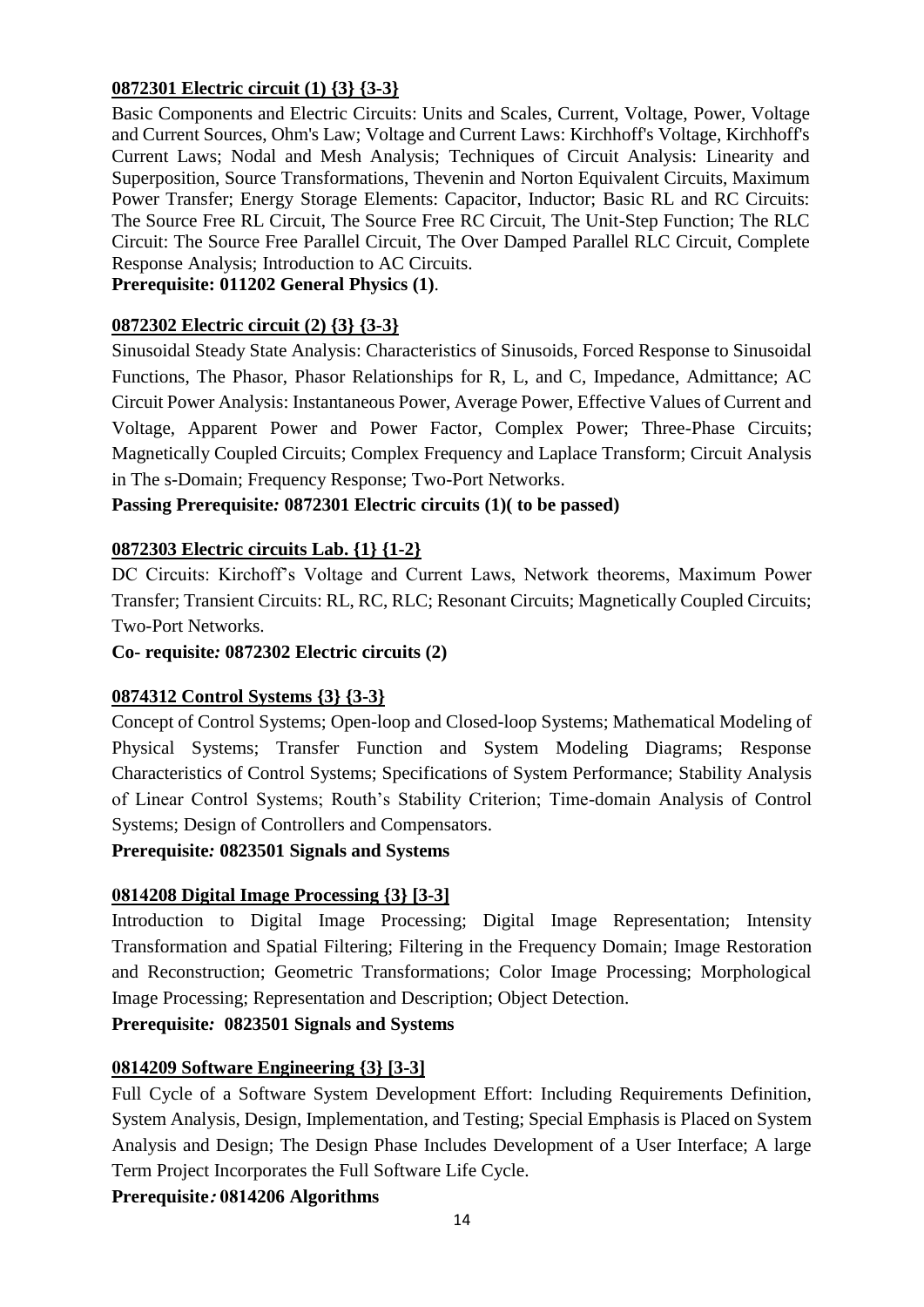# **0814416 Microprocessor Systems {3} [3-3]**

Continue the Study of Microprocessor Systems with Particular Emphasis on Current Approaches to Hardware and Software Organization of the Intel 286 Processor and Later; Real-Time Systems Based Microprocessor; Design and Applications; An Introduction to Signal Theory; Filtering Techniques and Control.

**Prerequisite***:* **0813405 Microprocessors** 

### **0815107 Selected Topics in Computer Engineering {3} [3-3]**

Current trends and developments in the field of computer engineering; Contemporary Issue in computer engineering; Each semester will cover one topic which will be announced for students at the registration time.

**Prerequisite***:* Department Approval

# **0815304 Computer and Networks Security {3} [3-3]**

Recent Advances in Computer Networks and System Security; Fast and Secure Network Systems; Secure Storage Systems; High Performance Intrusion Detection Systems, and Efficient Anti-Abuse Systems; Basic Concepts of Computer Security; Theory and Current Practices of Authentication; Authorization and Privacy Mechanisms in Modern Operating Systems and Networks.

# **Prerequisite***:* **0815302 Computer Networking Protocols**

# **0815417 Fuzzy Logic {3} [3-3]**

Fuzzy Set Theory and Fuzzy Logics; Basic Concepts of Fuzzy Set Theory: Membership, Cardinality, Entropy and Set Operations (Union, Intersection, Complementation) are described; Fuzzy Sets are Interpreted in the Frame of Possibility Theory; A Brief Review of Boolean Logic and Multivalued Logic is Given; Fuzzy Logic Operations: AND, OR, NOT, Implication; Fuzzy Relations and Compositions are then Described; Triangular T-Norms; Conorms; and Generalized Aggregation Operators are also Covered.

**Prerequisite***:* **0815413 Intelligent Systems and Neural Networks**

# **0824504 Digital Communication {3} {3-3}**

Sampling and analog to digital conversion: PAM, PCM, DPCM, delta modulation, TDM; principle of digital data transmission: baseband transmission, Nyquist criteria, matched filter and noise performance, ISI, line coding and partial response signaling, equalization, binary band-pass transmission: BASK, BFSK, BPSK, DPSK, geometric representation of signals: orthogonal signals, correlation receivers and signal constellations, M-ary band-pass digital transmission: ASK, PSK, FSK, QAM, noise performance and bandwidth efficiency, synchronization

### **Prerequisite: 0823502 Analog Communications.**

### **0824507 Digital Signals Processing {3} {3-3}**

Sampling and aliasing; review of discrete time signals and systems; z-transform and its application to the analysis of LTI systems; DSP using MATLAB; discrete-time Fourier transform (DTFT); frequency response of LTI systems; discrete Fourier transform (DFT); structures for FIR and IIR filters; introduction to design of digital filters; applications of DSP: speech processing and image processing.

**Prerequisite***:* **0823501 Signals and Systems**